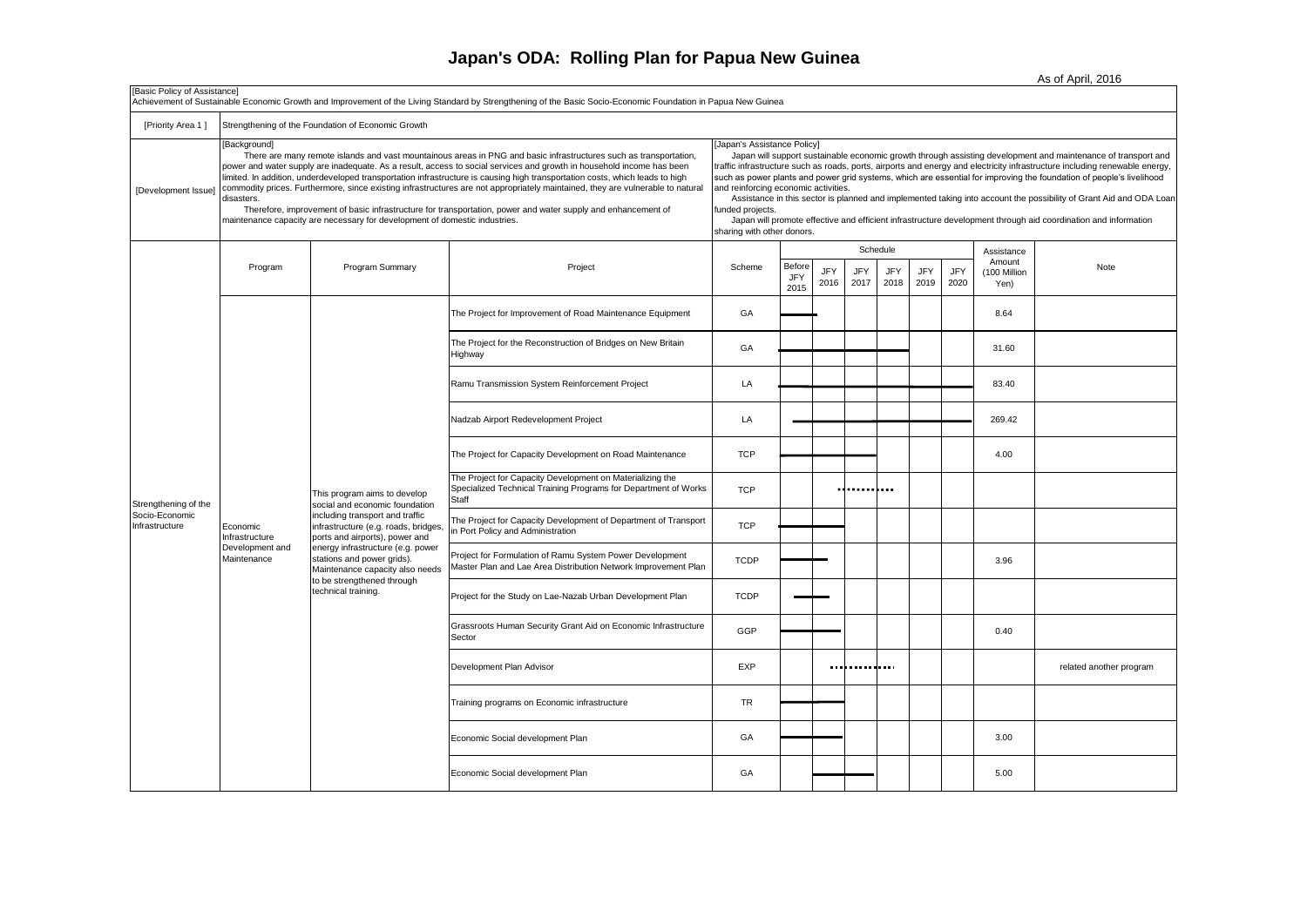| [Development Issue]                   | [Background]         | While mining sector is developed by using abundant natural resources, rural areas, where 85 % of the population is living,<br>are basically self-sufficient and developing only primary industries predominantly but no processing industries.<br>Residents in rural area, where inadequate transport access, are still living in difficult conditions with little opportunity to<br>improve agricultural techniques and sell their own products in markets.<br>It is required to conduct activities related stimulation of economic activities and social stability through predominantly<br>infrastructure development, as well as environmental improvement of investment and business promotion, strengthening<br>governance, promotion of working opportunity by technical capacity building. | [Japan's Assistance Policy]<br>Japan will encourage to promote efficient and effective sustainable economic growth through assisting activities,<br>which contribute to social stability, and technical support for contributing to expansion of investment, trade promotion,<br>improvement of economic assistance efficiency and sector development.<br>Japan will also encourage to strengthen foundation of people's livelihood in rural area, where most of the<br>population is living, through assisting income expansion by commercial and industry promotion, taking into account the<br>aspects of sustainable development of Agriculture, Forestry and Fisheries.<br>In order to improve investment and trade environment for Japanese company's advance, Japan will assist<br>capacity building for PNG industries, strengthening of management system of products quality and promoting of<br>participatory development predominantly with community. |           |                       |                    |                    |                    |                    |                    |                      |         |
|---------------------------------------|----------------------|----------------------------------------------------------------------------------------------------------------------------------------------------------------------------------------------------------------------------------------------------------------------------------------------------------------------------------------------------------------------------------------------------------------------------------------------------------------------------------------------------------------------------------------------------------------------------------------------------------------------------------------------------------------------------------------------------------------------------------------------------------------------------------------------------|--------------------------------------------------------------------------------------------------------------------------------------------------------------------------------------------------------------------------------------------------------------------------------------------------------------------------------------------------------------------------------------------------------------------------------------------------------------------------------------------------------------------------------------------------------------------------------------------------------------------------------------------------------------------------------------------------------------------------------------------------------------------------------------------------------------------------------------------------------------------------------------------------------------------------------------------------------------------|-----------|-----------------------|--------------------|--------------------|--------------------|--------------------|--------------------|----------------------|---------|
|                                       |                      |                                                                                                                                                                                                                                                                                                                                                                                                                                                                                                                                                                                                                                                                                                                                                                                                    |                                                                                                                                                                                                                                                                                                                                                                                                                                                                                                                                                                                                                                                                                                                                                                                                                                                                                                                                                                    |           |                       |                    | Schedule           |                    |                    |                    | Assistance<br>Amount |         |
| Stimulating of<br>economic activities | Program              | Program Summary                                                                                                                                                                                                                                                                                                                                                                                                                                                                                                                                                                                                                                                                                                                                                                                    | Project                                                                                                                                                                                                                                                                                                                                                                                                                                                                                                                                                                                                                                                                                                                                                                                                                                                                                                                                                            | Scheme    | Before<br>JFY<br>2015 | <b>JFY</b><br>2016 | <b>JFY</b><br>2017 | <b>JFY</b><br>2018 | <b>JFY</b><br>2019 | <b>JFY</b><br>2020 | (100 Million<br>Yen) | Note    |
|                                       | Industrial Promotion | The program aims to encourage<br>investment and trade environment.<br>Japan will support expansion of                                                                                                                                                                                                                                                                                                                                                                                                                                                                                                                                                                                                                                                                                              | industrial promotion by improving   The Project for Rehabilitation of Madang Town Market                                                                                                                                                                                                                                                                                                                                                                                                                                                                                                                                                                                                                                                                                                                                                                                                                                                                           | GA        |                       |                    |                    |                    |                    |                    | 10.04                |         |
|                                       |                      | processing technique such as<br>Agriculture, Forestry and Fisheries<br>and improving commercial<br>management.<br>Japan also will support promoting<br>of participatory development which<br>contributes to enhancing<br>ownership of community and<br>strengthening the power of<br>community autonomy.                                                                                                                                                                                                                                                                                                                                                                                                                                                                                           | Project for Rehabilitation of Alotau town Market and Fisheries<br><b>Facilities</b>                                                                                                                                                                                                                                                                                                                                                                                                                                                                                                                                                                                                                                                                                                                                                                                                                                                                                | <b>PS</b> |                       |                    |                    |                    |                    |                    |                      |         |
|                                       |                      |                                                                                                                                                                                                                                                                                                                                                                                                                                                                                                                                                                                                                                                                                                                                                                                                    | PNG Social and Economic Empowerment for Women in Mining<br>and Petroleum Areas                                                                                                                                                                                                                                                                                                                                                                                                                                                                                                                                                                                                                                                                                                                                                                                                                                                                                     | <b>ML</b> |                       |                    |                    |                    |                    |                    | 2.07                 | WB-JSDF |
|                                       |                      |                                                                                                                                                                                                                                                                                                                                                                                                                                                                                                                                                                                                                                                                                                                                                                                                    | Dispatching Volunteers for Vocational training, Human Resource                                                                                                                                                                                                                                                                                                                                                                                                                                                                                                                                                                                                                                                                                                                                                                                                                                                                                                     | JOCV, SV  |                       |                    |                    |                    |                    |                    |                      |         |
|                                       |                      | Japan will further support<br>promoting of sustainable                                                                                                                                                                                                                                                                                                                                                                                                                                                                                                                                                                                                                                                                                                                                             | Development                                                                                                                                                                                                                                                                                                                                                                                                                                                                                                                                                                                                                                                                                                                                                                                                                                                                                                                                                        |           |                       |                    |                    |                    |                    |                    |                      |         |
|                                       |                      | development through improvement<br>of public commercial facilities.                                                                                                                                                                                                                                                                                                                                                                                                                                                                                                                                                                                                                                                                                                                                | Training Programs on Promotion of Economical Activities and on<br><b>Community Development</b>                                                                                                                                                                                                                                                                                                                                                                                                                                                                                                                                                                                                                                                                                                                                                                                                                                                                     | <b>TR</b> |                       |                    |                    |                    |                    |                    |                      |         |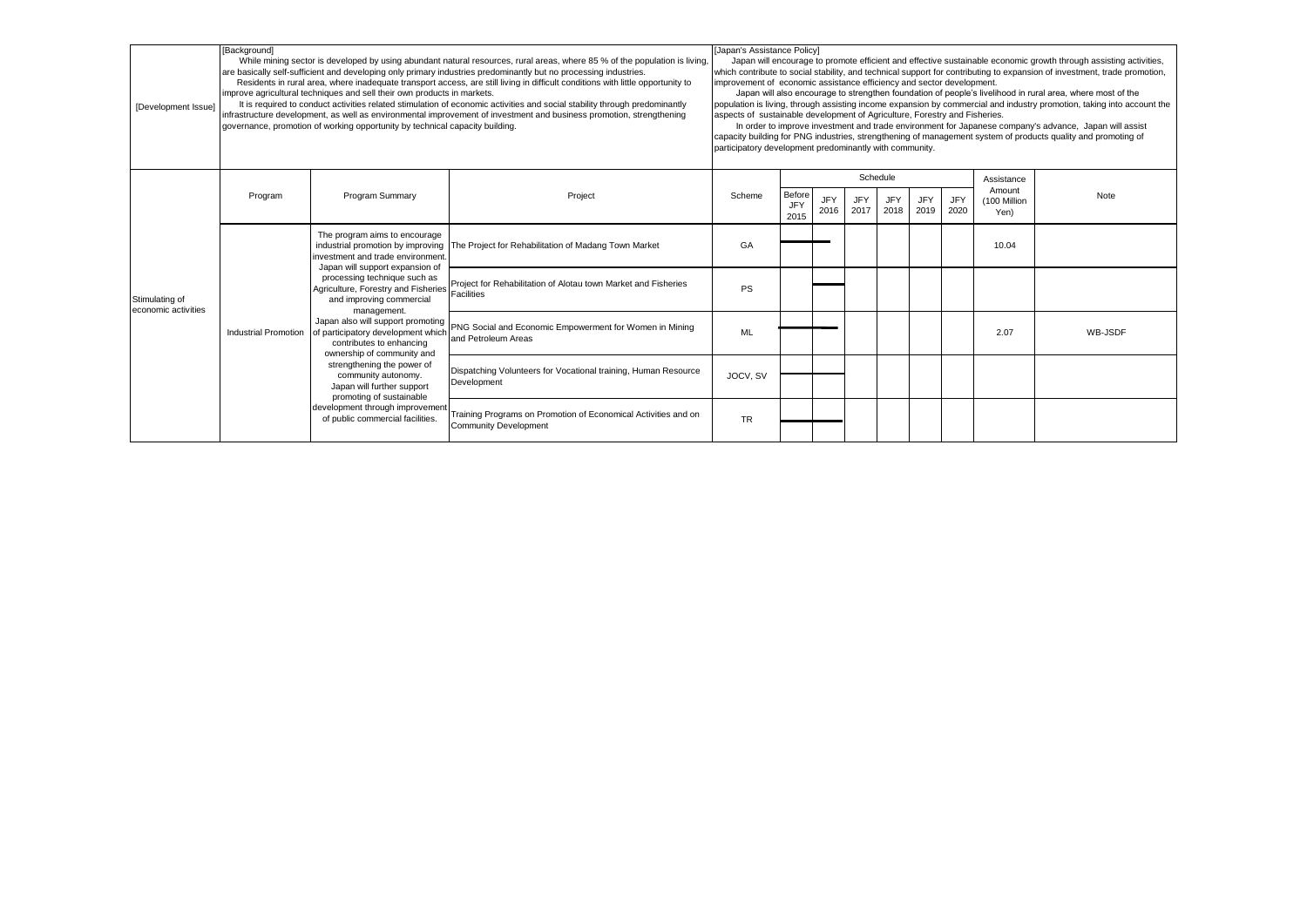| [Priority Area 2]                                               | Improvement of Social Services                                                                                                                                                                                                                                                                                                                                                                                                                                                                                                                                                                                                                                                                                                                                                                                                                                                                                                                                                                                                                                                                                                                                                                                                                                                                                                                                                                                                                  |                                                                                                                                                                                                                                                              |                                                                                                                                                |            |                              |                    |             |                    |                    |                    |                                              |      |
|-----------------------------------------------------------------|-------------------------------------------------------------------------------------------------------------------------------------------------------------------------------------------------------------------------------------------------------------------------------------------------------------------------------------------------------------------------------------------------------------------------------------------------------------------------------------------------------------------------------------------------------------------------------------------------------------------------------------------------------------------------------------------------------------------------------------------------------------------------------------------------------------------------------------------------------------------------------------------------------------------------------------------------------------------------------------------------------------------------------------------------------------------------------------------------------------------------------------------------------------------------------------------------------------------------------------------------------------------------------------------------------------------------------------------------------------------------------------------------------------------------------------------------|--------------------------------------------------------------------------------------------------------------------------------------------------------------------------------------------------------------------------------------------------------------|------------------------------------------------------------------------------------------------------------------------------------------------|------------|------------------------------|--------------------|-------------|--------------------|--------------------|--------------------|----------------------------------------------|------|
| [Development Issue]                                             | Background<br>[Japan's Assistance Policy]<br>PNG's education sector faces issues such as low enrolment and retention in both primary and secondary education, and<br>In the education sector, Japan will support strengthening the education system and capacity building with focus on<br>low adult literacy rate of 58.6%. Distance to schools, parents' attitude towards education and cost of schooling are examples of<br>quality enhancement and facilities improvement at primary and secondary education, as well as upgrading the higher<br>barriers to education. Specialized human resources such as engineers that will be the driving force of industry are far<br>education and strengthening technical and vocational education and training, taking into account Japan's education<br>nsufficient. The Government of PNG aims to provide nine years basic education for all children.<br>cooperation policy 2016-2020.<br>Increasing access to education and improving quality of education are among the imperative tasks, which should be<br>Japan participates in the education Sector Wide Approach (SWAP). Grant Assistance for Grassroots Human<br>realized by measures such as curriculum development, improvement of lesson quality and number of teachers, development<br>Security Projects is also utilized in the education sector.<br>of educational facilities, and reduction of educational administrative costs. |                                                                                                                                                                                                                                                              |                                                                                                                                                |            |                              |                    |             |                    |                    |                    |                                              |      |
|                                                                 |                                                                                                                                                                                                                                                                                                                                                                                                                                                                                                                                                                                                                                                                                                                                                                                                                                                                                                                                                                                                                                                                                                                                                                                                                                                                                                                                                                                                                                                 |                                                                                                                                                                                                                                                              |                                                                                                                                                |            |                              |                    |             | Schedule           |                    |                    | Assistance                                   |      |
| Strengthening of<br>Capacity for Equitable<br>Quality Education | Program                                                                                                                                                                                                                                                                                                                                                                                                                                                                                                                                                                                                                                                                                                                                                                                                                                                                                                                                                                                                                                                                                                                                                                                                                                                                                                                                                                                                                                         | Program Summary                                                                                                                                                                                                                                              | Project                                                                                                                                        | Scheme     | Before<br>JFY<br>2015        | <b>JFY</b><br>2016 | JFY<br>2017 | <b>JFY</b><br>2018 | <b>JFY</b><br>2019 | <b>JFY</b><br>2020 | Amount<br>(100 Million<br>Yen)               | Note |
|                                                                 | Remote and Islands<br>Areas Education<br>Support Program                                                                                                                                                                                                                                                                                                                                                                                                                                                                                                                                                                                                                                                                                                                                                                                                                                                                                                                                                                                                                                                                                                                                                                                                                                                                                                                                                                                        |                                                                                                                                                                                                                                                              | Improvement of Quality of Teaching Materials (Process of Material<br>Development)                                                              | <b>TR</b>  |                              |                    |             |                    |                    |                    |                                              |      |
|                                                                 |                                                                                                                                                                                                                                                                                                                                                                                                                                                                                                                                                                                                                                                                                                                                                                                                                                                                                                                                                                                                                                                                                                                                                                                                                                                                                                                                                                                                                                                 |                                                                                                                                                                                                                                                              | Improvement of Quality of Teaching Materials (Analysis)                                                                                        | <b>TR</b>  |                              |                    |             |                    |                    |                    |                                              |      |
|                                                                 |                                                                                                                                                                                                                                                                                                                                                                                                                                                                                                                                                                                                                                                                                                                                                                                                                                                                                                                                                                                                                                                                                                                                                                                                                                                                                                                                                                                                                                                 | This program aims to improve<br>primary and secondary education<br>by upgrading quality of teachers,                                                                                                                                                         | Pacific Leaders' Educational Assistance for Development of<br><b>TR</b><br>State(Pacific-LEADS)                                                |            |                              |                    |             |                    |                    |                    |                                              |      |
|                                                                 |                                                                                                                                                                                                                                                                                                                                                                                                                                                                                                                                                                                                                                                                                                                                                                                                                                                                                                                                                                                                                                                                                                                                                                                                                                                                                                                                                                                                                                                 | classroom teaching and curriculum<br>development. Use of education<br>media and distance education is<br>applied as one of the approaches<br>to reach the unreached.<br>Access to education will be<br>improved also by upgrading<br>educational facilities. | <b>Education Policy Advisor</b>                                                                                                                | EXP        |                              |                    |             | .                  |                    |                    |                                              |      |
|                                                                 |                                                                                                                                                                                                                                                                                                                                                                                                                                                                                                                                                                                                                                                                                                                                                                                                                                                                                                                                                                                                                                                                                                                                                                                                                                                                                                                                                                                                                                                 |                                                                                                                                                                                                                                                              | Grassroots Human Security Grant Aid on Education Sector                                                                                        | GGP        |                              |                    |             |                    |                    |                    | 0.20                                         |      |
|                                                                 |                                                                                                                                                                                                                                                                                                                                                                                                                                                                                                                                                                                                                                                                                                                                                                                                                                                                                                                                                                                                                                                                                                                                                                                                                                                                                                                                                                                                                                                 |                                                                                                                                                                                                                                                              | Dispatching Volunteers as Science & Math teachers, Japanese<br>Language teachers, etc.                                                         | JOCV, SV   |                              |                    |             |                    |                    |                    |                                              |      |
|                                                                 |                                                                                                                                                                                                                                                                                                                                                                                                                                                                                                                                                                                                                                                                                                                                                                                                                                                                                                                                                                                                                                                                                                                                                                                                                                                                                                                                                                                                                                                 |                                                                                                                                                                                                                                                              | Training Programs on Education                                                                                                                 | <b>TR</b>  |                              |                    |             |                    |                    |                    |                                              |      |
|                                                                 |                                                                                                                                                                                                                                                                                                                                                                                                                                                                                                                                                                                                                                                                                                                                                                                                                                                                                                                                                                                                                                                                                                                                                                                                                                                                                                                                                                                                                                                 |                                                                                                                                                                                                                                                              | Improving the Quality of Mathematice and Science Education in<br>Papua New Guinea                                                              | <b>TCP</b> |                              |                    |             |                    |                    |                    | 5.00                                         |      |
| [Development Issue]                                             | [Background]<br>Japan's Assistance Policy]<br>High occurrence rates of Infection diseases and a high rate of infant and maternal mortality are still serious problems in<br>Japan will promote betterment of health through assistance in improvement of medical systems, measures against<br>rural areas of PNG, due to a lack of health and medical services and low vaccination rate. The problems are compounded by<br>infectious diseases, and training of medical personnel in rural areas in line with National Health Policy 2011-2020.<br>closure or insufficient operation of medical facilities caused by a lack of operational budgets, their staff, drugs and deteriorated<br>Japan will continue dispatch of volunteers and provisions of equipment and grassroot assistance program in order to<br>improve the quality of medical services, to promote awareness of preventive health care and to provide opportunities<br>facilities.<br>Improvement of medical facilities and equipment, and increase of the number of medical staffs as well as improvement of<br>for training.<br>their quality are urgently required in order to improve health and medical services.                                                                                                                                                                                                                                                       |                                                                                                                                                                                                                                                              |                                                                                                                                                |            |                              |                    |             |                    |                    |                    |                                              |      |
|                                                                 |                                                                                                                                                                                                                                                                                                                                                                                                                                                                                                                                                                                                                                                                                                                                                                                                                                                                                                                                                                                                                                                                                                                                                                                                                                                                                                                                                                                                                                                 |                                                                                                                                                                                                                                                              |                                                                                                                                                |            |                              |                    |             | Schedule           |                    |                    | Assistance<br>Amount<br>(100 Million<br>Yen) | Note |
|                                                                 | Program                                                                                                                                                                                                                                                                                                                                                                                                                                                                                                                                                                                                                                                                                                                                                                                                                                                                                                                                                                                                                                                                                                                                                                                                                                                                                                                                                                                                                                         | Program Summary                                                                                                                                                                                                                                              | Project                                                                                                                                        | Scheme     | Before<br><b>JFY</b><br>2015 | JFY<br>2016        | JFY<br>2017 | <b>JFY</b><br>2018 | <b>JFY</b><br>2019 | JFY<br>2020        |                                              |      |
| Improvement of<br><b>Health and Medical</b><br>Services         |                                                                                                                                                                                                                                                                                                                                                                                                                                                                                                                                                                                                                                                                                                                                                                                                                                                                                                                                                                                                                                                                                                                                                                                                                                                                                                                                                                                                                                                 | This program aims to<br>accessible in rural areas by                                                                                                                                                                                                         | Provision of Specific Medical Equipment for Pacific Program to<br>institutionalise health care services Eliminate Lymphatic Filariasis(PACELF) | EQ         |                              |                    |             |                    |                    |                    |                                              |      |
|                                                                 | Health and Medical<br>Program for Islands<br>Region                                                                                                                                                                                                                                                                                                                                                                                                                                                                                                                                                                                                                                                                                                                                                                                                                                                                                                                                                                                                                                                                                                                                                                                                                                                                                                                                                                                             | improving the quality of services<br>and promotion of awareness of<br>preventive health care including<br>infant infectious diseases.<br>measles, malaria, filariasis,<br>HIV/AIDS and tuberculosis.                                                         | Dispatching Volunteers for Rural Development and Rural<br>Healthcare etc.                                                                      | JOCV, SV   |                              |                    |             |                    |                    |                    |                                              |      |
|                                                                 |                                                                                                                                                                                                                                                                                                                                                                                                                                                                                                                                                                                                                                                                                                                                                                                                                                                                                                                                                                                                                                                                                                                                                                                                                                                                                                                                                                                                                                                 |                                                                                                                                                                                                                                                              | Training Programs on Health and Medical Treatment                                                                                              | <b>TR</b>  |                              |                    |             |                    |                    |                    |                                              |      |
| The others                                                      | The others                                                                                                                                                                                                                                                                                                                                                                                                                                                                                                                                                                                                                                                                                                                                                                                                                                                                                                                                                                                                                                                                                                                                                                                                                                                                                                                                                                                                                                      | The others                                                                                                                                                                                                                                                   | Grassroots Human Security Grant Aid on Other Sector                                                                                            | GGP        |                              |                    |             |                    |                    |                    | 0.07                                         |      |